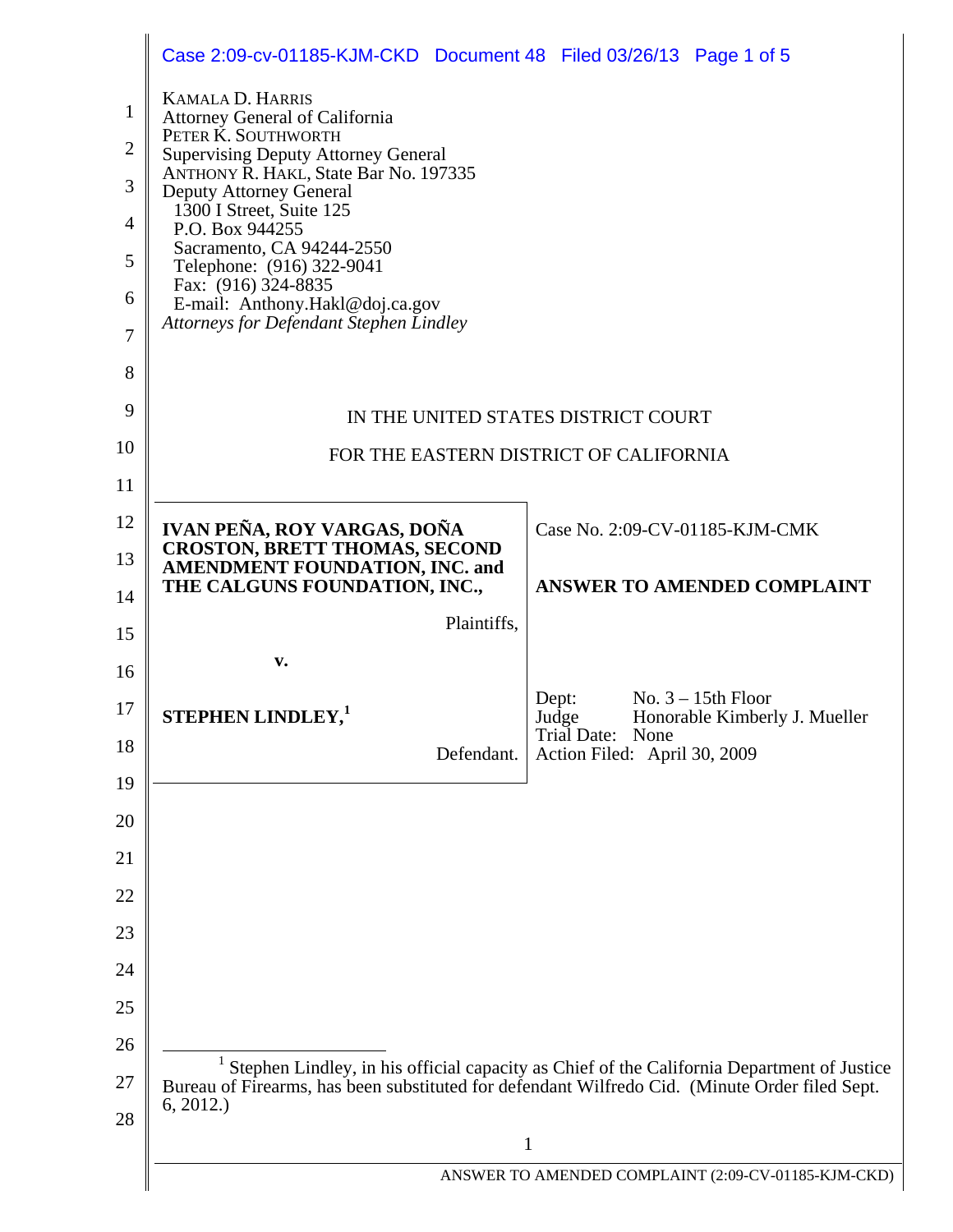|              | Case 2:09-cv-01185-KJM-CKD Document 48 Filed 03/26/13 Page 2 of 5                                |  |  |
|--------------|--------------------------------------------------------------------------------------------------|--|--|
| $\mathbf{1}$ | Defendant Stephen Lindley ("Lindley") answers plaintiffs Ivan Peña, Roy Vargas, Doña             |  |  |
| $\mathbf{2}$ | Croston, Brett Thomas, Second Amendment Foundation, Inc., and The Calguns Foundation,            |  |  |
| 3            | Inc.'s amended complaint as follows:                                                             |  |  |
| 4            | ANSWER TO PLAINTIFFS' DESCRIPTION OF THE PARTIES                                                 |  |  |
| 5            | 1. Answering paragraphs 1 through 6 of the amended complaint, Lindley lacks sufficient           |  |  |
| 6            | information or knowledge to form a belief about the truth of each and every allegation of these  |  |  |
| 7            | paragraphs and denies them on that basis.                                                        |  |  |
| 8            | 2. Answering paragraph 7 of the amended complaint, Lindley denies those allegations.             |  |  |
| 9            | Lindley alleges that he is the current Chief of the California Department of Justice Bureau of   |  |  |
| 10           | Firearms.                                                                                        |  |  |
| 11           | ANSWER TO ALLEGATIONS REGARDING JURISDICTION AND VENUE                                           |  |  |
| 12           | 3. Answering paragraph 8 of the amended complaint, Lindley avers the allegations are             |  |  |
| 13           | conclusions of law to which no response is required. To the extent that a response is required,  |  |  |
| 14           | Lindley denies each and every allegation.                                                        |  |  |
| 15           | 4. Answering paragraph 9 of the amended complaint, Lindley admits these allegations.             |  |  |
| 16           | <b>ANSWER TO PLAINTIFFS' STATEMENT OF FACTS</b>                                                  |  |  |
| 17           | 5. To the extent the unnumbered italicized headings contained throughout plaintiffs'             |  |  |
| 18           | statement of facts constitute material allegations of fact, Lindley denies the allegations.      |  |  |
| 19           | 6. Answering paragraphs 10 through 36 of the amended complaint, Lindley states that the          |  |  |
| 20           | matters asserted in those paragraphs constitute plaintiffs' arguments regarding the law,         |  |  |
| 21           | particularly the Second Amendment to the United States Constitution, California Penal Code, and  |  |  |
| 22           | California Code of Regulations, as opposed to allegations of fact. Because the Second            |  |  |
| 23           | Amendment, state Penal Code, state regulations, and the legal authorities addressing those       |  |  |
| 24           | provisions speak for themselves, no response to the legal and policy arguments in paragraphs 10  |  |  |
| 25           | through 36 is required. To the extent those paragraphs contain any material allegations of fact, |  |  |
| 26           | Lindley denies the allegations.                                                                  |  |  |
| 27           |                                                                                                  |  |  |
| 28           |                                                                                                  |  |  |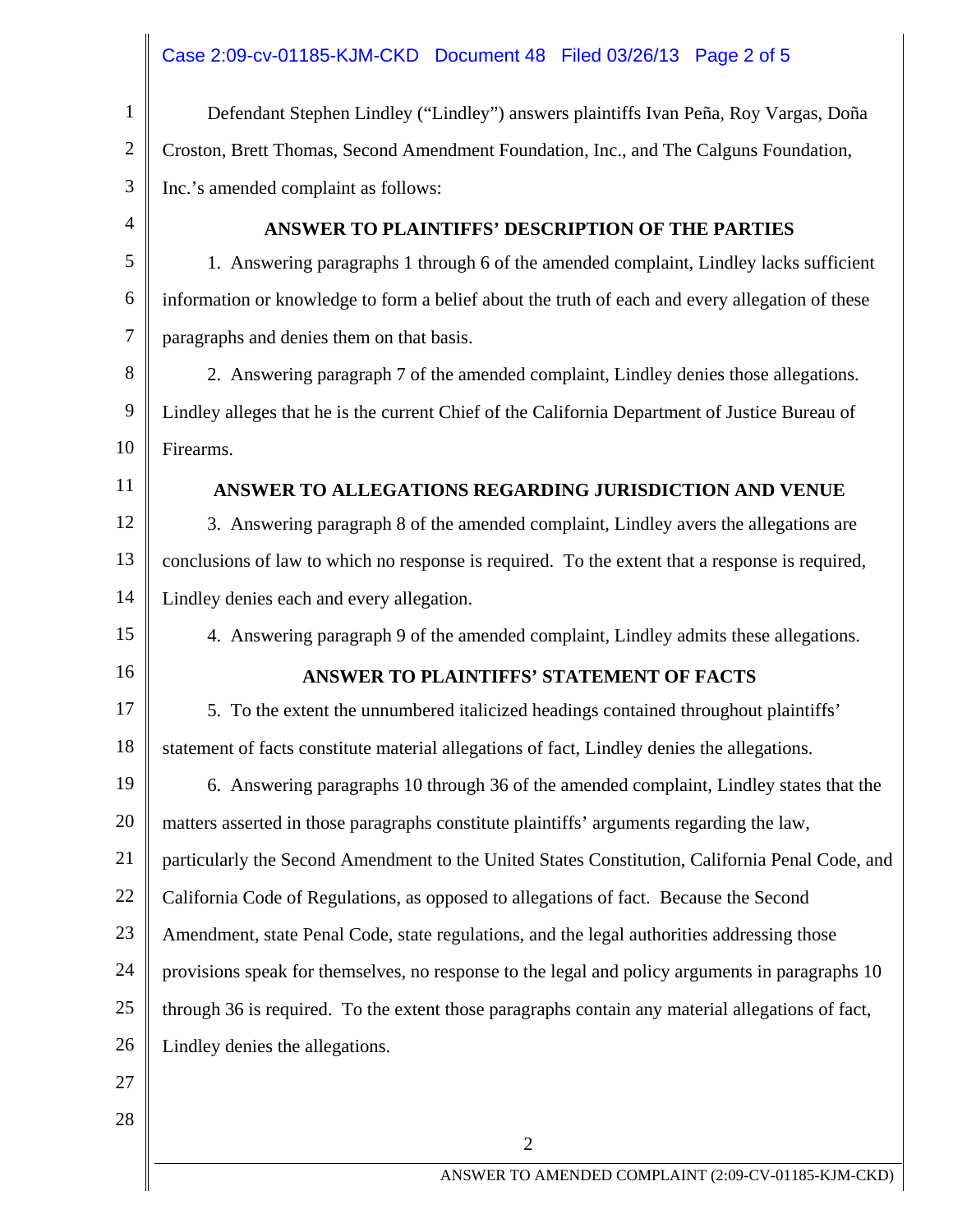# Case 2:09-cv-01185-KJM-CKD Document 48 Filed 03/26/13 Page 3 of 5

1 2 3 4 5 7. Answering paragraphs 37 and 38 of the amended complaint, Lindley admits that the Para USA (Para Ordnance) P1345SR / Stainless Steel .45 ACP 4.25" is not currently listed on the Roster of Handguns Certified for Sale. As to the remaining allegations of paragraphs 37 and 38, Lindley lacks sufficient information or knowledge to form a belief about the truth of each and every allegation and denies them on that basis.

6 7 8 9 10 11 8. Answering paragraphs 39 through 44 of the amended complaint, Lindley admits that the Glock 21 SF with an ambidextrous magazine release is not currently listed on the Roster of Handguns Certified for Sale whereas the Glock 21 SF-STD is listed. As to the remaining allegations of paragraphs 39 through 44, Lindley lacks sufficient information or knowledge to form a belief about the truth of each and every allegation of these paragraphs and denies them on that basis.

12 13 14 15 16 17 9. Answering paragraphs 45 through 49 of the amended complaint, Lindley admits that the Springfield Armory XD-45 Tactical 5" B-Tone stainless steel/black handgun in .45 ACP, model number XD9623, is not currently listed on the Roster of Handguns Certified for Sale. As to the remaining allegations of paragraphs 45 through 49, Lindley lacks sufficient information or knowledge to form a belief about the truth of each and every allegation of these paragraphs and denies them on that basis.

18 19 20 21 22 10. Answering paragraphs 50 through 51 of the amended complaint, Lindley admits that a "High Standard Buntline style revolver" is not currently listed on the Roster of Handguns Certified for Sale. As to the remaining allegations of paragraphs 50 through 51, Lindley lacks sufficient information or knowledge to form a belief about the truth of each and every allegation of these paragraphs and denies them on that basis.

23

### **ANSWER TO FIRST CLAIM FOR RELIEF**

3

24 25 26 11. Answering paragraph 52 of the amended complaint, Lindley incorporates by reference his responses to paragraphs 1 through 51 of the amended complaint to the same extent plaintiffs have incorporated the allegations of those paragraphs into the First Claim For Relief.

- 27
- 28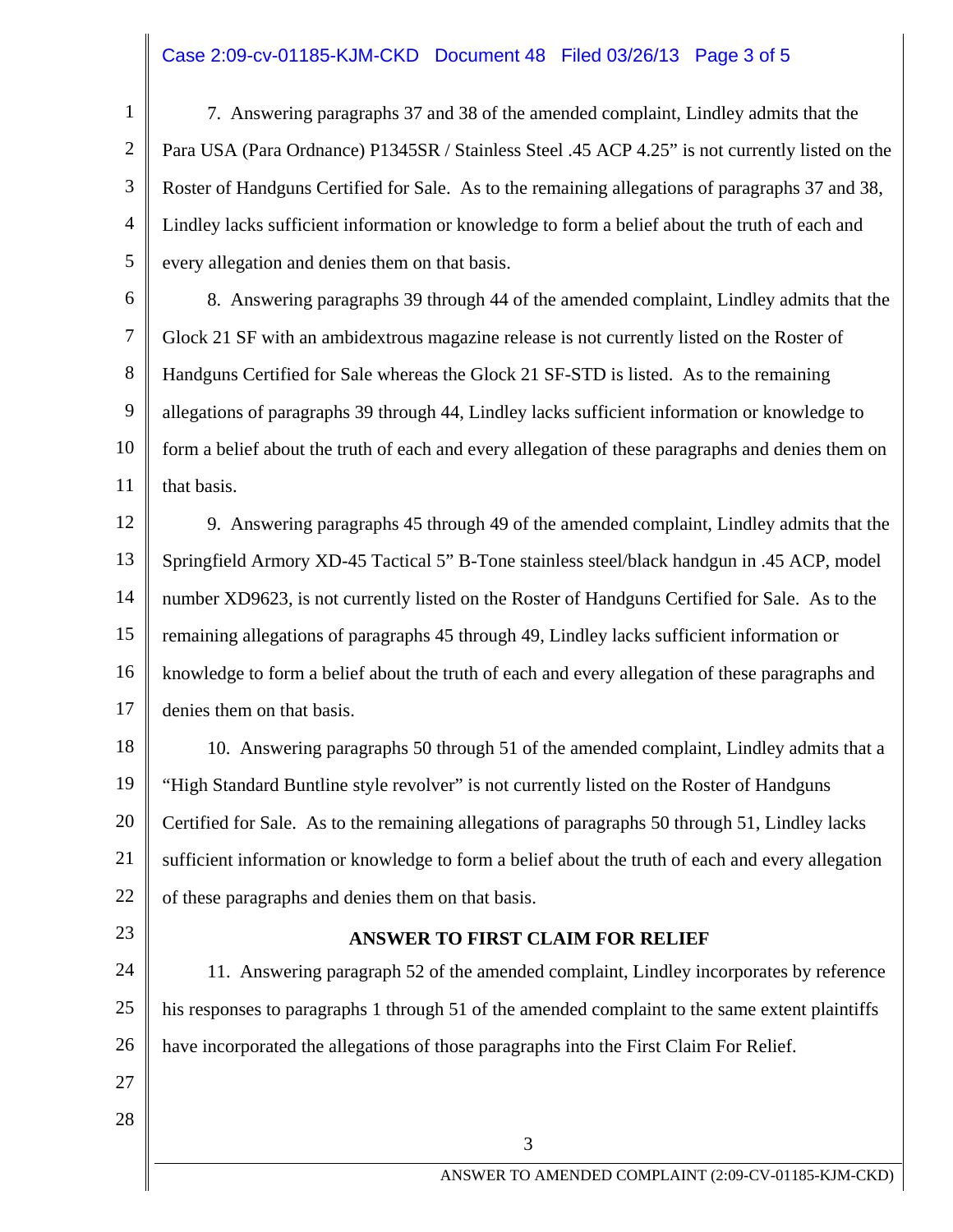# Case 2:09-cv-01185-KJM-CKD Document 48 Filed 03/26/13 Page 4 of 5

1 2 3 4 5 6 7 8 12. Answering paragraphs 53 through 57 of the amended complaint, Lindley states that the matters asserted in those paragraphs constitute plaintiffs' arguments regarding the law, particularly the Second Amendment to the United States Constitution, California Penal Code, and California Code of Regulations, as opposed to allegations of fact. Because the Second Amendment, state Penal Code, state regulations, and the legal authorities addressing those provisions speak for themselves, no response to the legal and policy arguments in paragraphs 53 through 57 is required. To the extent those paragraphs contain any material allegations of fact, Lindley denies the allegations.

9

### **ANSWER TO SECOND CLAIM FOR RELIEF**

10 11 12 13. Answering paragraph 58 of the amended complaint, Lindley incorporates by reference his responses to paragraphs 1 through 57 of the amended complaint to the same extent plaintiffs have incorporated the allegations of those paragraphs into the First Claim For Relief.

13 14 15 16 17 18 19 20 21 22 23 24 25 26 27 28 4 ANSWER TO AMENDED COMPLAINT (2:09-CV-01185-KJM-CKD) 14. Answering paragraph 59 of the amended complaint, Lindley states that the matters asserted in the paragraph constitutes plaintiffs' arguments regarding the law, particularly the Second Amendment to the United States Constitution, California Penal Code, and California Code of Regulations, as opposed to allegations of fact. Because the Second Amendment, state Penal Code, state regulations, and the legal authorities addressing those provisions speak for themselves, no response to the legal and policy arguments in paragraph 59 is required. To the extent those paragraphs contain any material allegations of fact, Lindley denies the allegations. **FIRST AFFIRMATIVE DEFENSE**  (No Ripe Controversy) The complaint fails to present a case or controversy that is ripe for this Court's consideration.  $1/1$  $1/1$  $1/1$